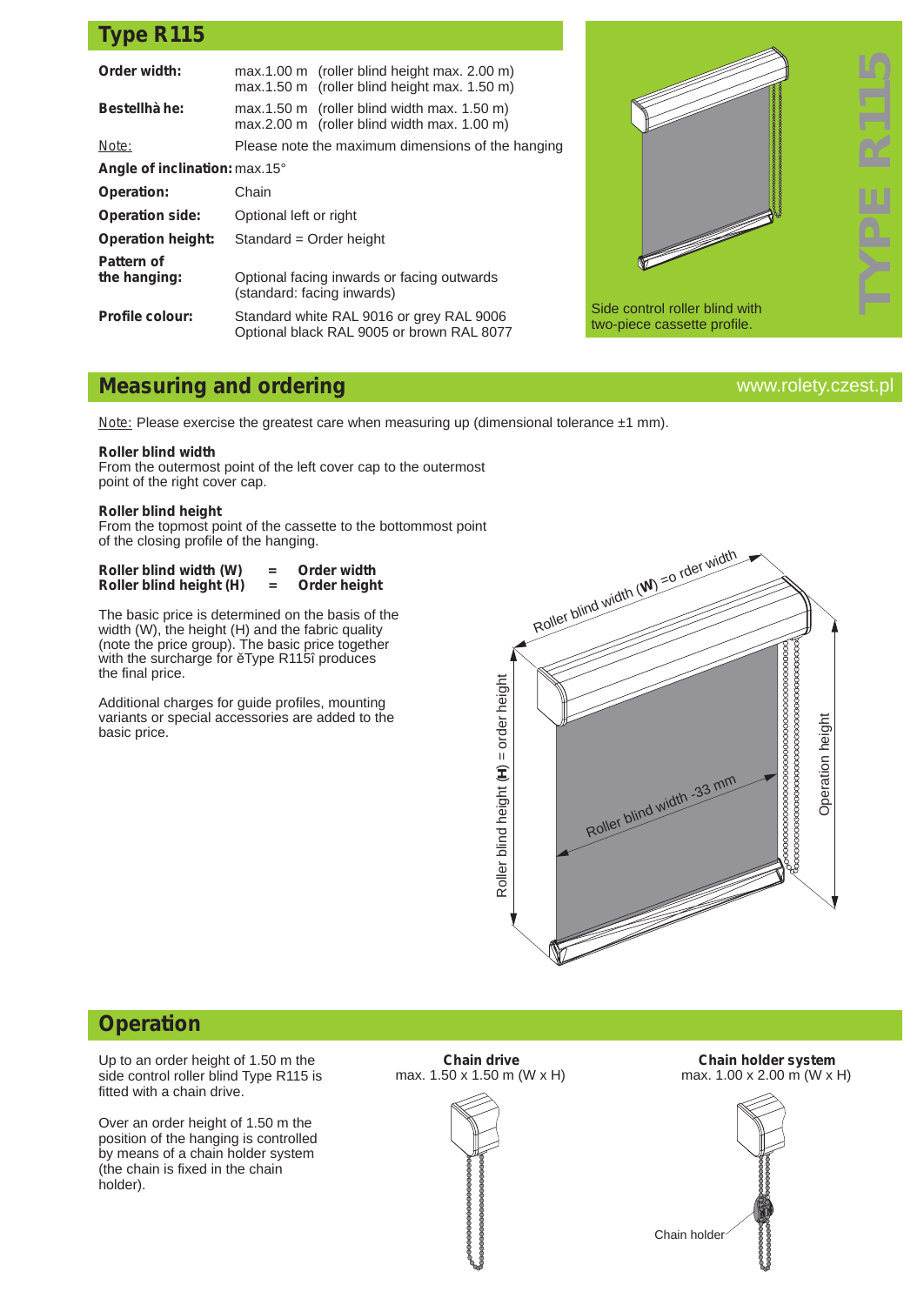## **Cord guiding Cord guiding Cord guiding Cord guiding Cord guiding Cord guiding Cord guiding Cord guiding Cord and Type R115**

7

Roller blind width -35 mm

The **cord guiding** is available as an equipment option for Type R115.

The hanging of the roller blind is guided between two cords running parallel to the wing of the window also when the window is in the inclined position (max. angle of inclination 15°). The cord is invisibly mounted in the cord guiding groove of the cassette profile. The cord runs through end pieces on the closing profile of the hanging which guarantee reliable guiding.

**Material (cord):** Standard = steel, plastic-coated, transparent or white (1.4 mm) or nylon, transparent (˙2 mm).

**Accessories:** Angle bracket for cord fixing (galvanised), block holder for cord fixing.

#### **Cord fixing**





## **Profile guiding**

The **guide profile one-piece**is available as an equipment option for Type R115.

The closing profile of the hanging (on request with tight brushes) runs in the guide profile. The fabric of the hanging extends into the guide profile on both sides. In this way the light gap at the side is covered in the optimum manner. (Max. angle of inclination 15°.)

**Colour (profile):** Matches the cassette colour.

| <b>Dimensions:</b>  | Cross-section = $30 \times 19$ mm / length = max. 2.00 m.                                             |
|---------------------|-------------------------------------------------------------------------------------------------------|
| <b>Accessories:</b> | Moulding for closing profile with tight brushes.<br>tight brushes for closing profile of the hanging. |
| <b>Mounting:</b>    | The profile is mounted on the wing of the window, on the<br>frame, on the wall or in the window jamb. |

*Note: If mounted in the window jamb, measure the reveal at several points to determine the exact dimensions. The cassette and the guide profile must be mounted parallel and perpendicular.*



#### www.rolety.czest.pl



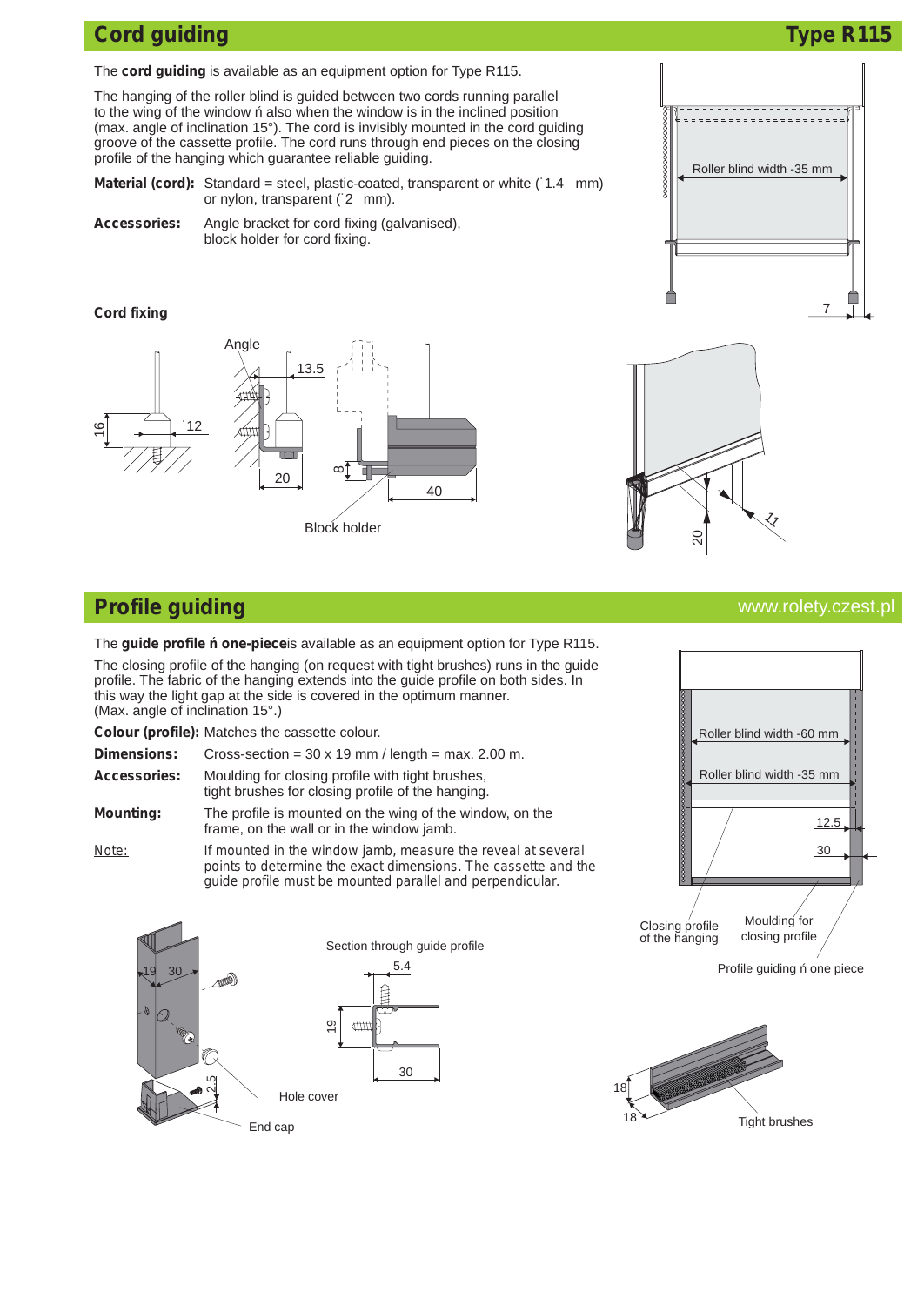# **Mounting Type R115**







**Ceiling mounting**



**Wall mounting** (clip mounting)

### www.rolety.czest.pl



#### *Note:*

Holes may only be drilled in the marks provided in the profile.